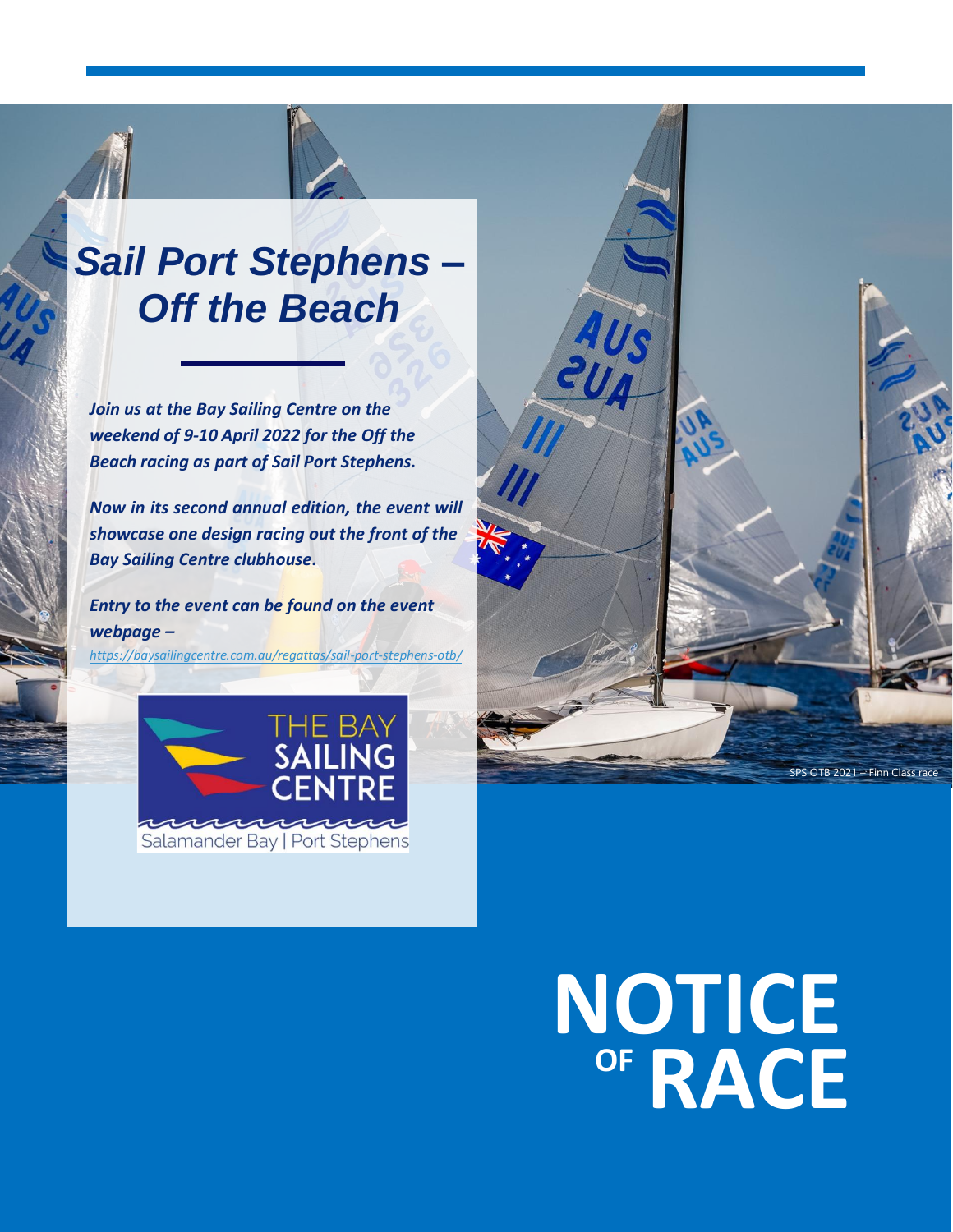# **1 ORGANISING AUTHORITY**

1.1 The Organising Authority (OA) is the Newcastle Cruising Yacht Club (NCYC) operating from the Bay Sailing Centre venue.

### **2 VENUE**

- 2.1 The event will be conducted from the Bay Sailing Centre Seaview Crescent, Soldier's Point.
- 2.2 Racing will be conducted on the waters of Port Stephens. The racing area will be in the vicinity of the Clubhouse.
- 2.3 Boats may be rigged in the parks at George Reserve and Kangaroo Point Reserve and may be stored there at owner's risk during the event. No security will be provided.

# **3 RULES**

- 3.1 The event will be conducted by:
	- a) The rules, as defined in the current Racing Rules of Sailing (RRS) of World Sailing;
	- b) The Prescriptions, Amendments and Special Regulations of Australian Sailing;
	- c) The current class rules of each Class where applicable
	- d) This Notice of Race, except in the event of a conflict with the Sailing Instructions in which case the Sailing Instructions will take precedence.

# **4 ELIGIBILITY**

4.1 The event will be sailed in separate classes as follows

| <b>Classes</b>               | <b>Entry Fee</b>                 |
|------------------------------|----------------------------------|
| NSW Tasar State Championship | *Entry via NSW Tasar Association |
| <b>Finn Class</b>            | \$90                             |
| <b>OK Dinghy</b>             | \$90                             |

- 4.2 Additional Classes may be included at the discretion of the OA.
- 4.3 By completing your entry, you confirm that you are older than 18yrs at the time of entry or you have the consent of a parent/guardian to enter and participate in this event. The online entry process includes the 'Junior Participant Conditions.'
- 4.4 The owner or charterer of a boat entered in SAIL PORT STEPHENS OFF THE BEACH shall hold a marine legal liability insurance policy with respect to the boat, current when racing and not racing, with an adequate sum insured of not less than AUD\$10 million (or its equivalent in another currency). The policy will be in effect throughout the regatta.

# **5 SAFETY**

5.1 Australian Sailing Special Regulation Part 2 for off the beach boats will apply to all vessels in all classes participating in this event.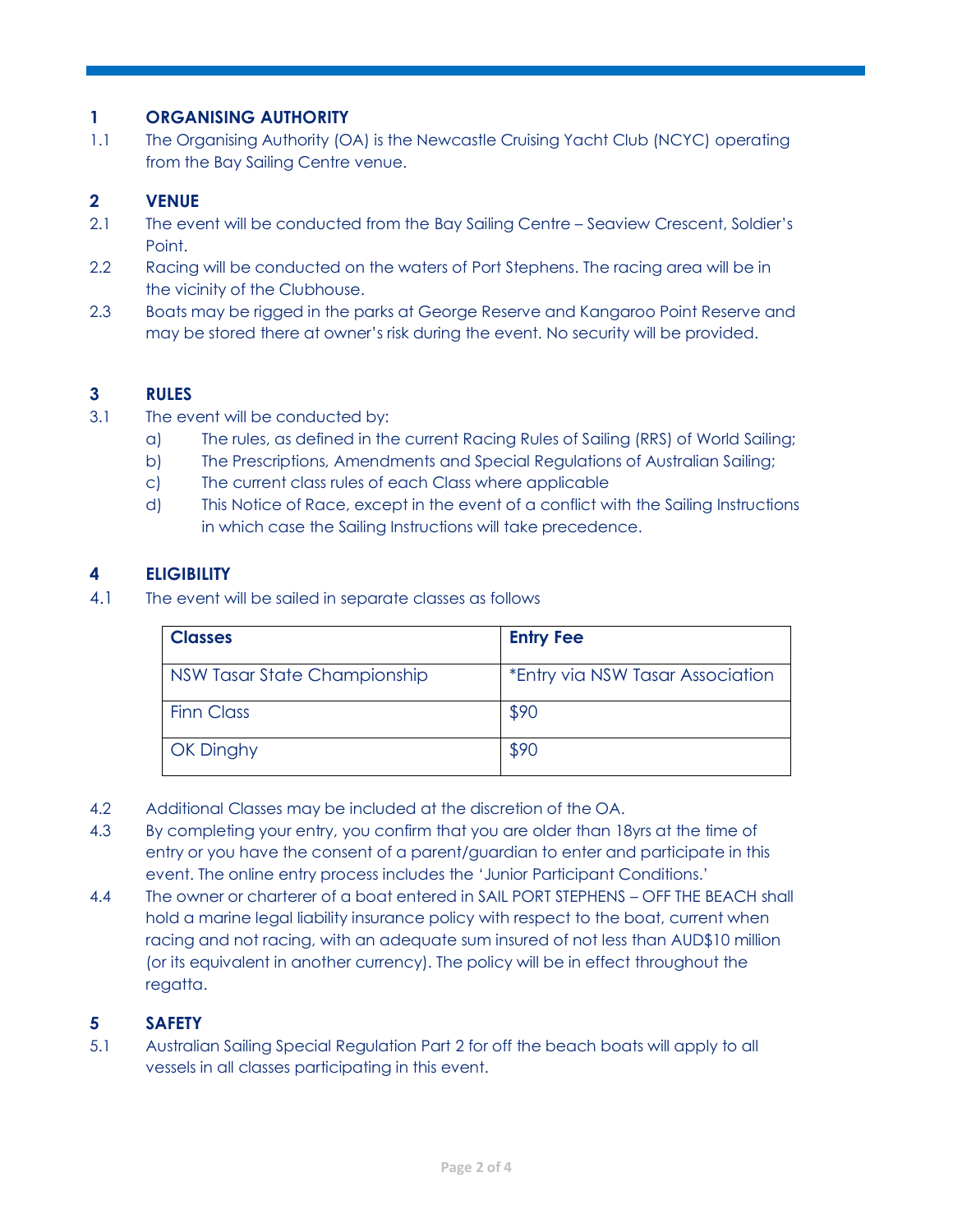# **6 ENTRY**

- 6.1 Participants can complete the entry process online via the event webpage https://baysailingcentre.com.au/regattas/sail-port-stephens-otb/
- 6.2 Entries will be received no later than 2359 hrs Wednesday 6th April 2022 accompanied by the associated entry fee outlined in SI 4.1
- 6.3 The OA may receive entries after the closing date at the discretion of the OA.

# **7 SCHEDULE OF EVENTS**

- 7.1 The event shall be windward/leeward fleet racing format.
- 7.2 Subsequent races will be started as soon as practical after the preceding race.
- 7.3 *The Schedule will be as follows:*

| Date                         | <b>Event</b>                                            |
|------------------------------|---------------------------------------------------------|
| Friday 8 <sup>th</sup> April | Tasar NSW Championship begins                           |
| Saturday 9th April           | 0830-0930 – Registration                                |
|                              | 0900 – Briefing in front of the Clubhouse               |
|                              | 1100 hrs - First Warning Signal                         |
|                              | Bar & BBQ after racing                                  |
| Sunday 10th April            | 1100 hrs - First Warning Signal                         |
|                              | 1500 hrs – Latest possible Warning Signal               |
|                              | Bar & BBQ after racing                                  |
|                              | Prizegiving Ceremony asap after racing at BSC Clubhouse |

### **8 SAILING INSTRUCTIONS**

8.1 The Sailing Instructions will be available on the event webpage by 1200 hrs on the Monday prior to the first raceday of the series.

### **9 SCORING**

- 9.1 The event will consist of a maximum of three (3) races per raceday.
- 9.2 The Low Point Scoring System of Appendix A5.2 of the RRS will apply.
- 9.3 If fewer than six races have been completed, a boats series score shall be the total of all her race scores.
- 9.4 If six races have been completed, a boats series score shall be the total of all her race scores excluding her worst score.

#### **10 PRIZES**

- 10.1 Prizes will be presented to 1st,  $2^{nd}$  and  $3^{rd}$  place overall in each class.
- 10.2 Prizes will be presented at the Bay Sailing Centre clubhouse as soon as practical after racing on the last day of the event.